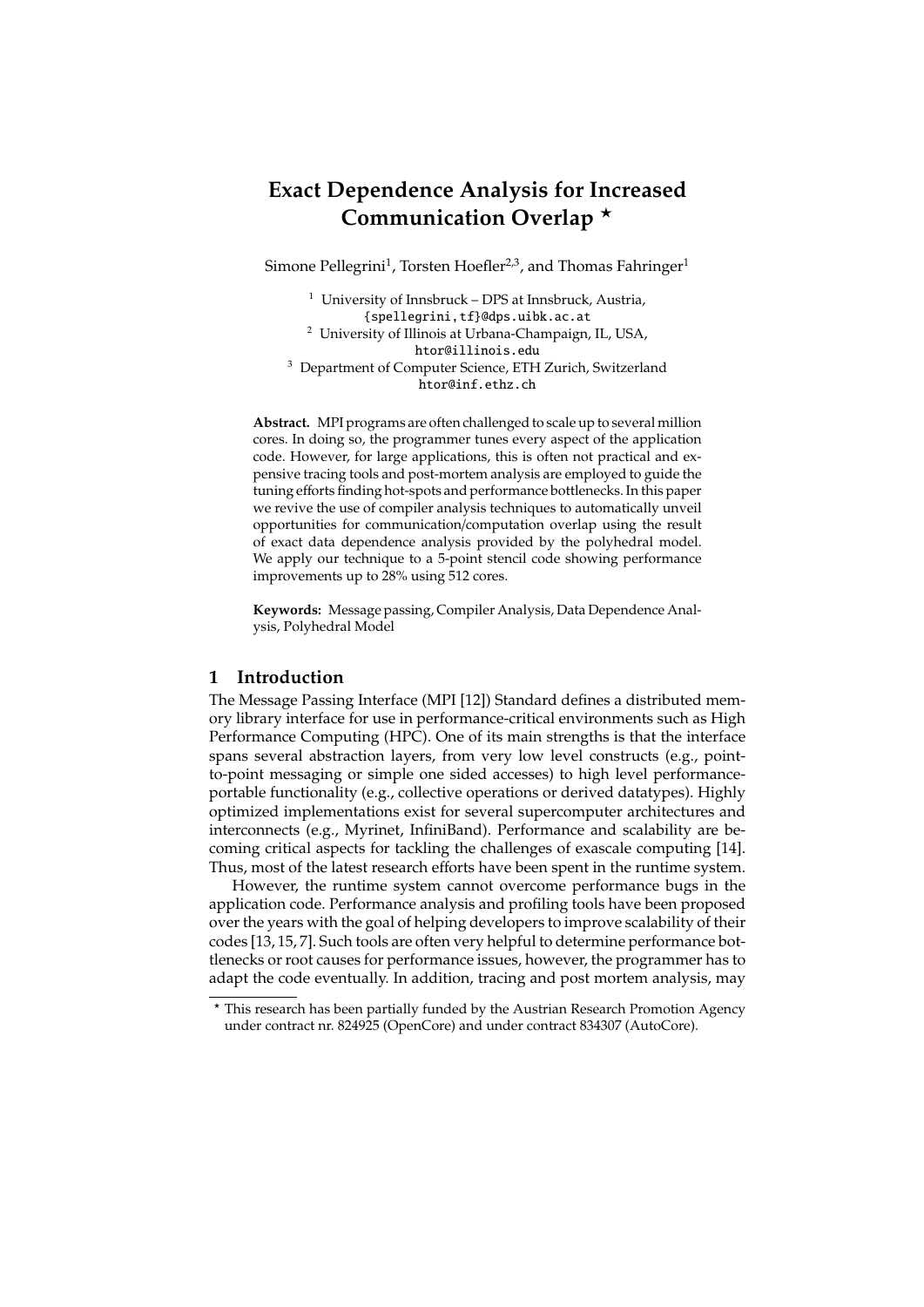2 S. Pellegrini, T. Hoefler, T. Fahringer

```
1 for(unsigned iter=0; iter<NUM_ITERS; iter++) {<br>
2 S0 MPI_Sendrecv(&A[ROWS-2][0], COLS, MPI_DOUB<br>
3 &A[0][0], COLS, MPI_DOUBLE, bottom, 0<br>
4 S1 MPI Sendrecv(&A[1][0]. COLS. MPI DOUBLE. b
               MPI_Sendrecv (&A[ROWS-2][0], COLS, MPI_DOUBLE, top, 0,
                         3 &A[0][0] , COLS , MPI_DOUBLE , bottom , 0, MPI_COMM_WORLD , &s);
 4 S1 MPI_Sendrecv(&A[1][0], COLS, MPI_DOUBLE, bottom, 1,<br>
\delta &A[ROWS-1][0], COLS, MPI_DOUBLE, top, 1, MPI_C<br>
for (unsigned i = 1; i<ROWS-1; ++i)<br>
\sigma for (unsigned i = 1: i<COLS-1: ++i)
                         5 &A[ROWS -1][0] , COLS , MPI_DOUBLE , top , 1, MPI_COMM_WORLD , &s);
            for(unsigned i = 1; i <ROWS-1; ++i)
 7 for(unsigned j = 1; j < CDLS - 1; i + j)<br>8 S2 tmp[i][j] = A[i][j] + 1/4*(A[i<br>9 double** ttemp=A: A=tmp: tmp=ttemp:
                       \texttt{tmp}[i][j] = A[i][j] + 1/4*(A[i+1][j]+A[i-1][j]+A[i][j-1]+A[i][j+1]);
            double** ttemp=A; A=tmp; tmp=ttemp; // swap arrays
10 \mid }
```
**Listing 1.1.** 5-points stencil code

be extremely time- and resource-consuming. Tuning the code for a particular architecture (e.g., determine software pipeline depths and optimal loop arrangement) is thus a very labor-intensive process and is often simply not applied in production environments.

Compiler technology has been used in the past to optimize MPI programs [6, 4, 2, 3, 11]. The main idea is to extend the compiler analysis module to understand the semantics of MPI routines and treat them not just like a library call but as a language construct. In doing so, existing compiler analysis can be utilized to uncover optimization potentials hidden within the input code.

In this work we show an approach based on compiler analysis, and specifically *exact* data dependency analysis to maximize the computation/communication overlap for a given input code. Indeed, increasing the time window on which computation and communication can be performed in parallel (or overlapped) is one of the well known rules of thumb used to optimize MPI codes. As opposed to the previous compiler-based approaches, we utilize finer-grain *exact* analyses using the polyhedral model [1]. Unlike the traditional dependence graph, which contains data dependency information between the program statements, the *dependence polyhedron* lists dependencies on the basis of *statement instances* [16]. An instance of a statement is a particular dynamic execution of that statement. For example, the body of a loop has as many instances as there are iterations. By using this more detailed analysis our approach increases the overlap window between generating the data or buffer availability and the final consumption of the data.

### **2 Motivation and State of the Art**

MPI programs often exhibit recurring code patterns which are direct consequences of the programming paradigm. For example, many programs read the data right after receiving it from a peer process by iterating over the received array elements. Similarly, data is usually sent right after the sender process finishes the computation that writes to array elements being transmitted. A concrete and relevant example is represented by a standard parallelization of a 5-point stencil code depicted in Listing 1.1. Stencil codes are very important in computational sciences and we show a common way to parallelize such a code [9]. We have communication statements at the beginning of the loop, statements S0 and S1, which exchange data being computed in the previous iteration. Right after the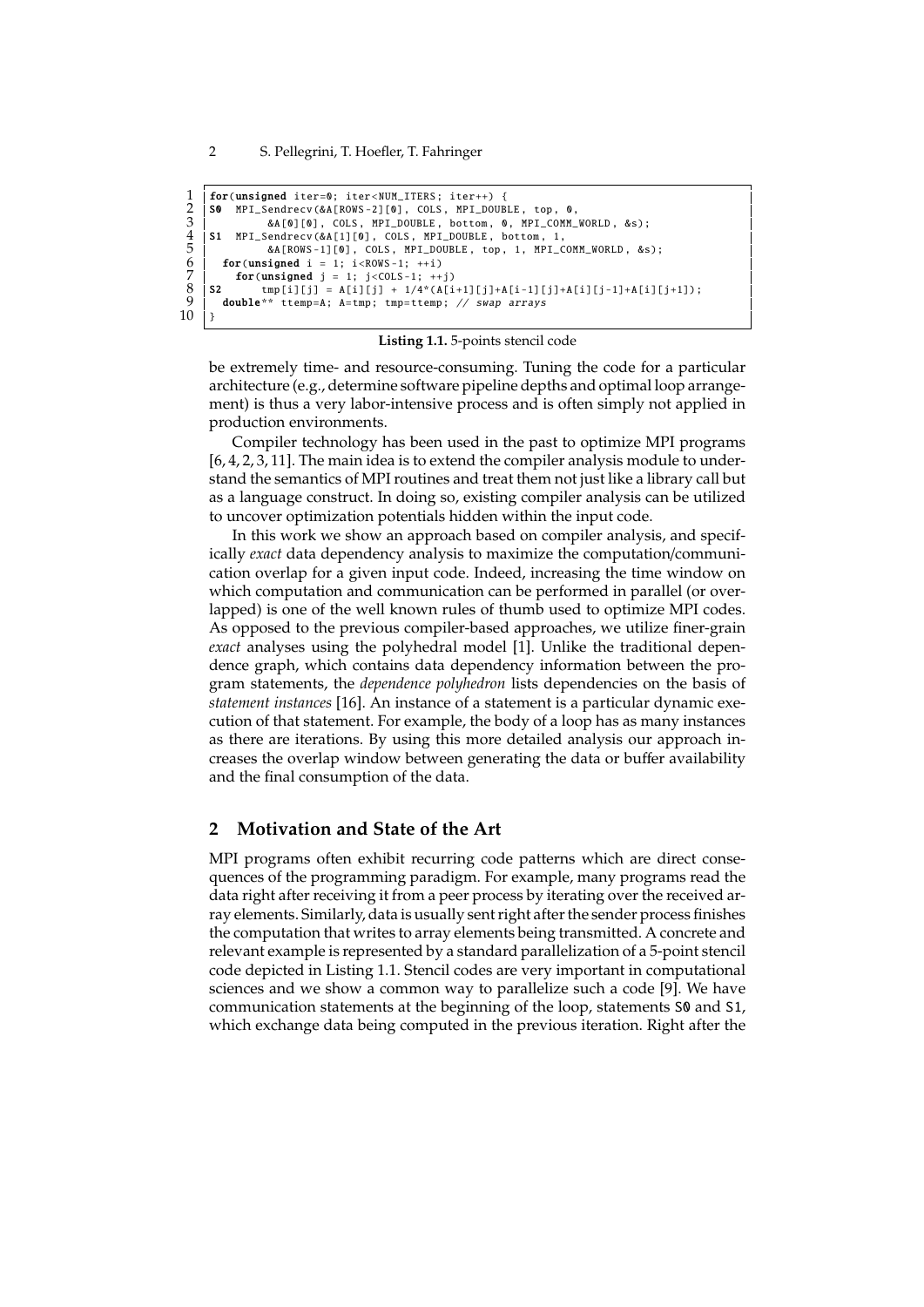communication is performed, data is updated by a computational loop, statement S2. In both case the compiler sees a *true*, or *Read-After-Write* (RAW), data dependence on the elements of array A from statement S0 to S2 and between S1 and S2.

Traditional compiler analyses usually derive dependence information on a per-statement basis. For the 5-point stencil code in Listing 1.1 the data dependence graph (DDG) built by classical data dependence analysis [10] is represented in Figure 1(a). We neglect, in this analysis, the swap statements in line 10 since it introduces data dependencies between successive iterations of the iter loop which are irrelevant since our focus is in maximizing the overlap within the loop body. The DDG shows three types of dependencies present in the code:

**RAW** : Read-After-Write dependencies (a.k.a. true-dependencies); **WAR** : Write-After-Read dependencies (a.k.a. anti-dependencies); **WAW** : Write-After-Write dependencies (a.k.a. output-dependencies);

Each dependence type is associated with a *distance vector*represented in brackets which, in the case of non loop-carried dependencies, is zero. We see that there are two, non loop-carried, RAW dependencies from statement S0 to S2 and between S1 and S2, respectively. This is caused by the receive operation (implicit in the MPI Sendrecv routine) writing elements of the array A. More precisely, the receive operation in S0 writes A's array elements in the range *A*[0][0 : *COLS*). Same elements which are going to be read later in the first iteration of the stencil loop – and thus Read-After-Write – by statement S2. Although correct, these results are too conservative and coarse grained *inhibiting any kind of automatic optimization*. As a matter of fact, every dependence in the DDG exists for all the dynamic executions, or instances, of interested statements, however this is not the case. For example the dependence between S0 and S2 only applies to the first iteration of the stencil loop, all the remaining dynamic executions of statement S2 are not dependent on S0. Similar considerations can be done for statement S1, for which the data dependence applies solely to the last iteration of the stencil loop.

The polyhedral model enables novel data analysis and transformation techniques by representing dependencies at the finest detail in an instance-based fashion. This technique is also referred to as *exact* data dependence analysis [16]. This allow a compiler to relax some of the constraints and apply more aggressive transformations at the array element level which would not be supported by a more coarse level of analysis at the object level. An example of the dependence polyhedron for the stencil code is shown in Figure 1(b). The graph contains the exact same key dependencies but it carries more information for each of them. An *expression predicate* states which subset of the statement instances are affected by the dependence. When the predicate is missing, then the dependence applies to every instance of that couple of statements. For example, the non loop-carried RAW dependence between statements S0 and S2 exists for all the instances of S2 where iterator i is 1 and j is between 1 and COLS-2 inclusive. This means that the remaining instance of the stencil loop are not dependent on the communication statements and therefore can be used to hide communication costs.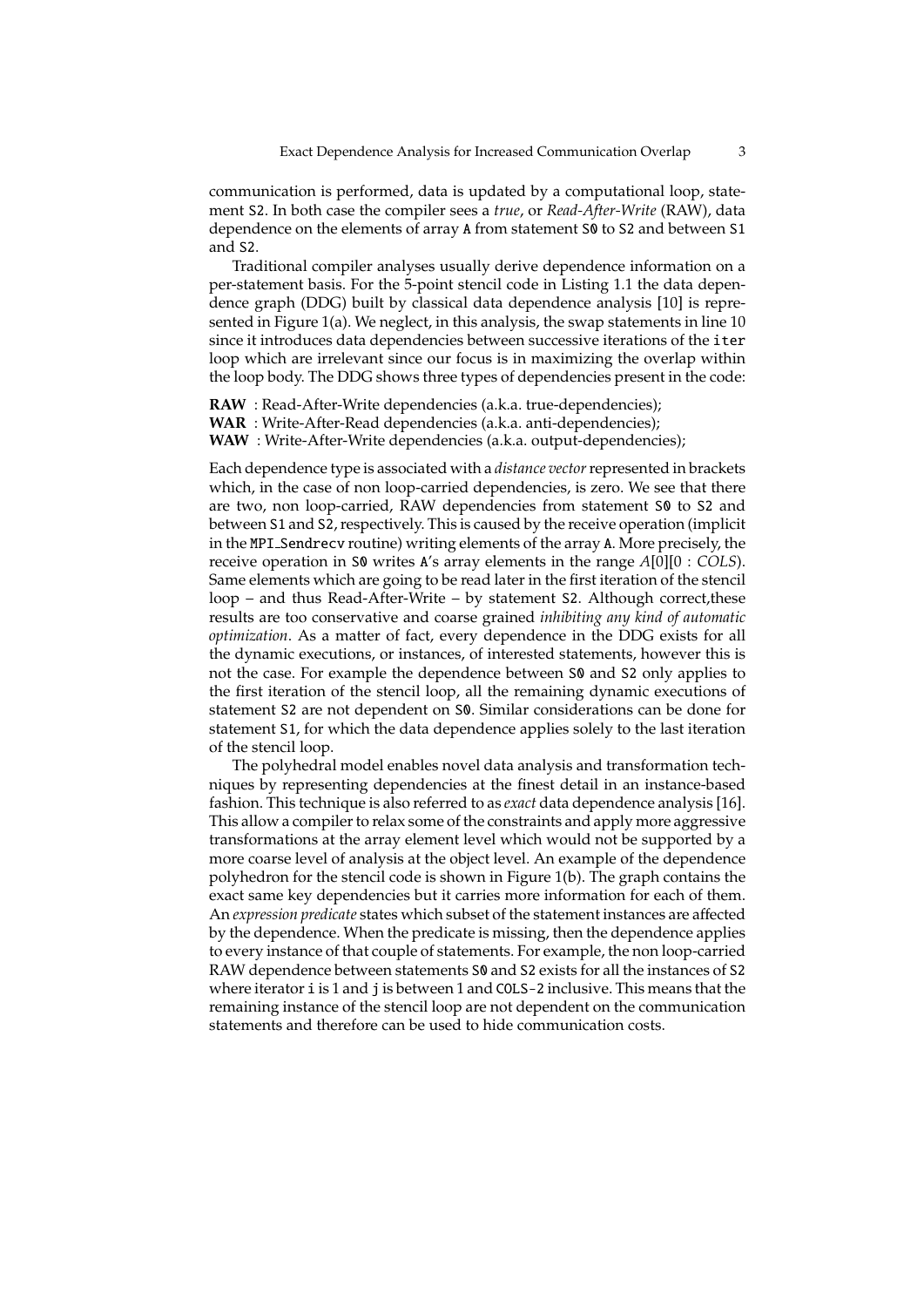4 S. Pellegrini, T. Hoefler, T. Fahringer



**Fig. 1.** Data Dependency Graph (DDG) for 5-points stencil code in Listing 1.1

### **3 The Polyhedral Model and Integration of MPI Semantics**

The polyhedral model represents, in an algebraic way, the execution of a program composed of arbitrary nested loops with affine loop indexes. It captures both the control-flow and data-flow of a program using three compact linear algebraic structures, i.e. the *iteration domain*, the *scheduling* (or*scattering*) *function* and the *access function*. The main idea is to define, for a statement *S*, a *space* in *Z <sup>N</sup>* where each point correspond to an execution, or *instance*, of *S*. The value of the coordinates of a point within this space represents the value of the *N* loop iterators spawning statement *S*. In order to keep the representation compact, the space, called *polyhedron*, is defined by a set of bounding *a*ffi*ne inequalities*.

**Iteration Domain** The space on which a statement is defined is also referred to as its *Iteration Domain*, D*S*. For example consider the stencil code in Listing 1.1. Each statement is defined within an iteration domain which is bound by the surrounding control flow statements. For example the iteration domains for S0, S1 and S2 are defined as follows:

$$
\begin{aligned} \mathcal{D}_{S_0} &= \{ \text{ iter } \mid 0 \le \text{ iter } < \text{NUM\_ITERS} \} \\ \mathcal{D}_{S_1} &= \{ \text{ iter } \mid 0 \le \text{ iter } < \text{NUM\_ITERS} \} \\ \mathcal{D}_{S_2} &= \{ \text{ iter}, i, j \mid 0 \le \text{ iter } < \text{NUM\_ITERS} \land 1 \le i < \text{ROWS} - 1 \land 1 \le j < \text{COLS} - 1 \} \end{aligned}
$$

Iteration domains are represented by an integer matrix *A*, multiplied by a so called *iteration vector x*. The iteration vector determine the dimensionality of the space on which a statement is defined (composed by the loop iterators enclosing that statement). For example the iteration domain for statement S2 in ۱.  $\begin{array}{c} \hline \end{array}$ 

.

Listing 1.1 is defined by the vector  $x_{S_2}$  = *iter i j*  $\overline{\mathcal{C}}$ 

**Scheduling Function** The second piece of information which is required to describe the semantics of a program are the so-called *scheduling* (or *scattering*)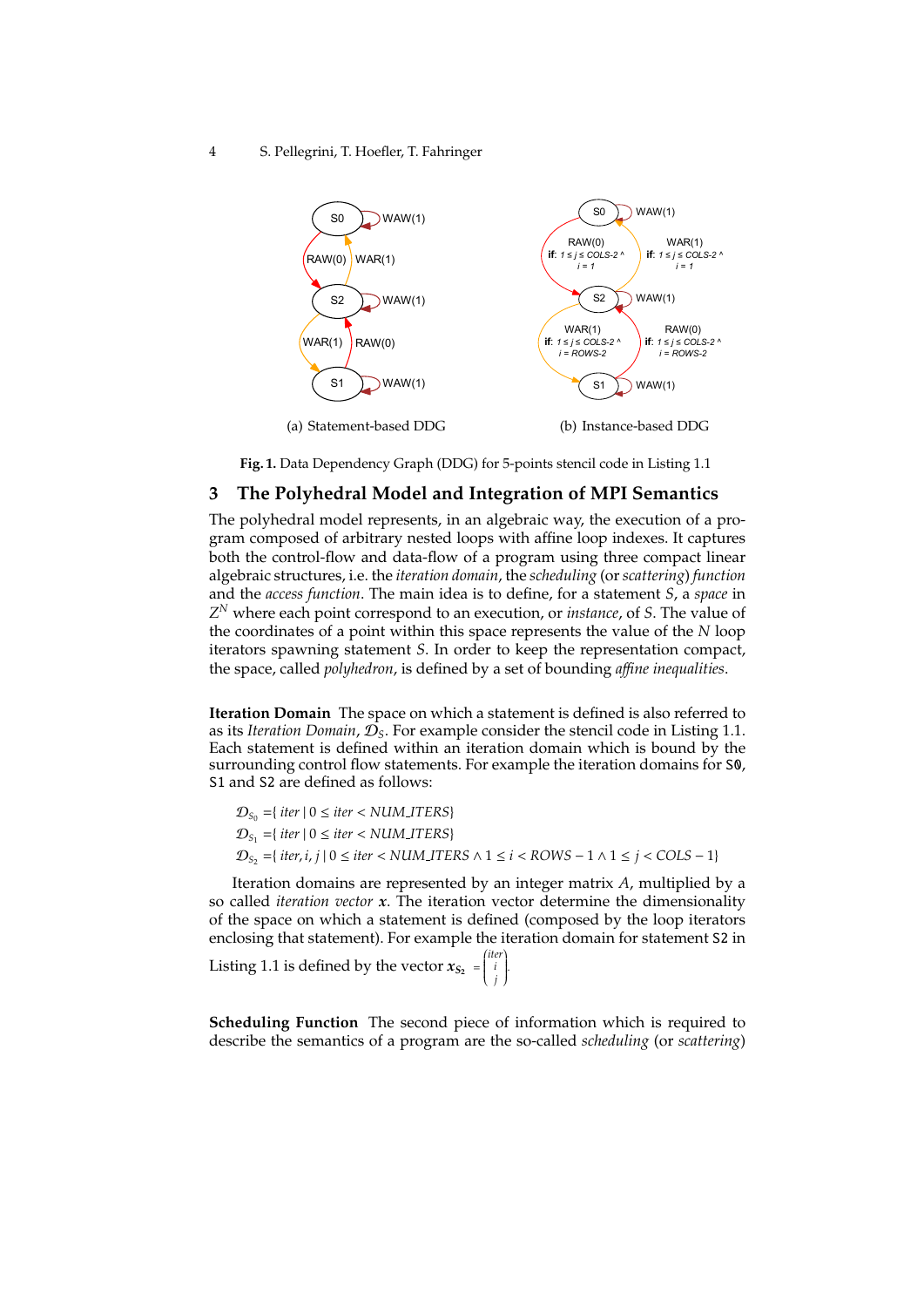*functions*. Intuitively, statements belonging to a loop body, and subject to the same control flow, will share identical iteration domains. The information of the order on which statement instances are executed is not represented. A *schedule*,  $\theta(x)$ , is a function which associates a logical *execution date*, or *time-stamp*, to each instance of a statement. This allows the ordering of the instances defined by the iteration domain and furthermore it defines an execution order for instances of different statements.

**Access Function** One last function is also required to capture the data locations on which a statement operates. The *access* (or *subscript*) *function* describes the index expression utilized to access an array, and therefore memory locations, within a statement. For compactness reasons, it is represented as a matrix. Access functions also store the information whether a particular memory location is being read (i.e., USE) or written (i.e., DEF). This kind of information is utilized by the polyhedral model to compute exact data dependency analysis for a given input code.

#### **3.1 Instance-based Data Dependence Analysis**

A statement *R* depends on a statement *S* if there exists an operation  $S(x_1)$ , an operation  $R(x_2)$ , and a memory location  $m$  such that:

- **–**  $S(x_1)$  and  $R(x_2)$  refer to the same memory location *m*, and at least one of them writes to that location;
- **–** *x***<sup>1</sup>** and *x***<sup>2</sup>** respectively belong to the iteration domain of *S* and *R*;
- $S(x_1)$  precedes  $R(x_2)$ .

Dependence information is computed on the basis of the three data structures presented earlier in this section. Intuitively, every point of the iteration domain is projected into a different space using the affine linear transformation represented by the access functions. The domain of this transformation is defined by the statement instances and the co-domain is the memory elements being accessed by that particular statement. Intersecting the co-domains obtained for every statement yields the set of memory elements for which a data dependence may occur. Finally combining this information with the statement execution dates, given by the scheduling matrix, makes it possible to determine the *source* and the *sink* for every dependence.

This complex capability to perform data dependence analysis is implemented in the majority of the libraries supporting the polyhedral model. In our work we utilized the Integer Set Library (ISL) [17] currently employed in several mainstream compilers like GCC and LLVM.

#### **3.2 Limitations of the Polyhedral Model**

As mentioned above, the polyhedral model requires affine constraints to describe control- and data-flow. Thus, not every program can be completely represented in the polyhedral model. To maximize the applicability to arbitrary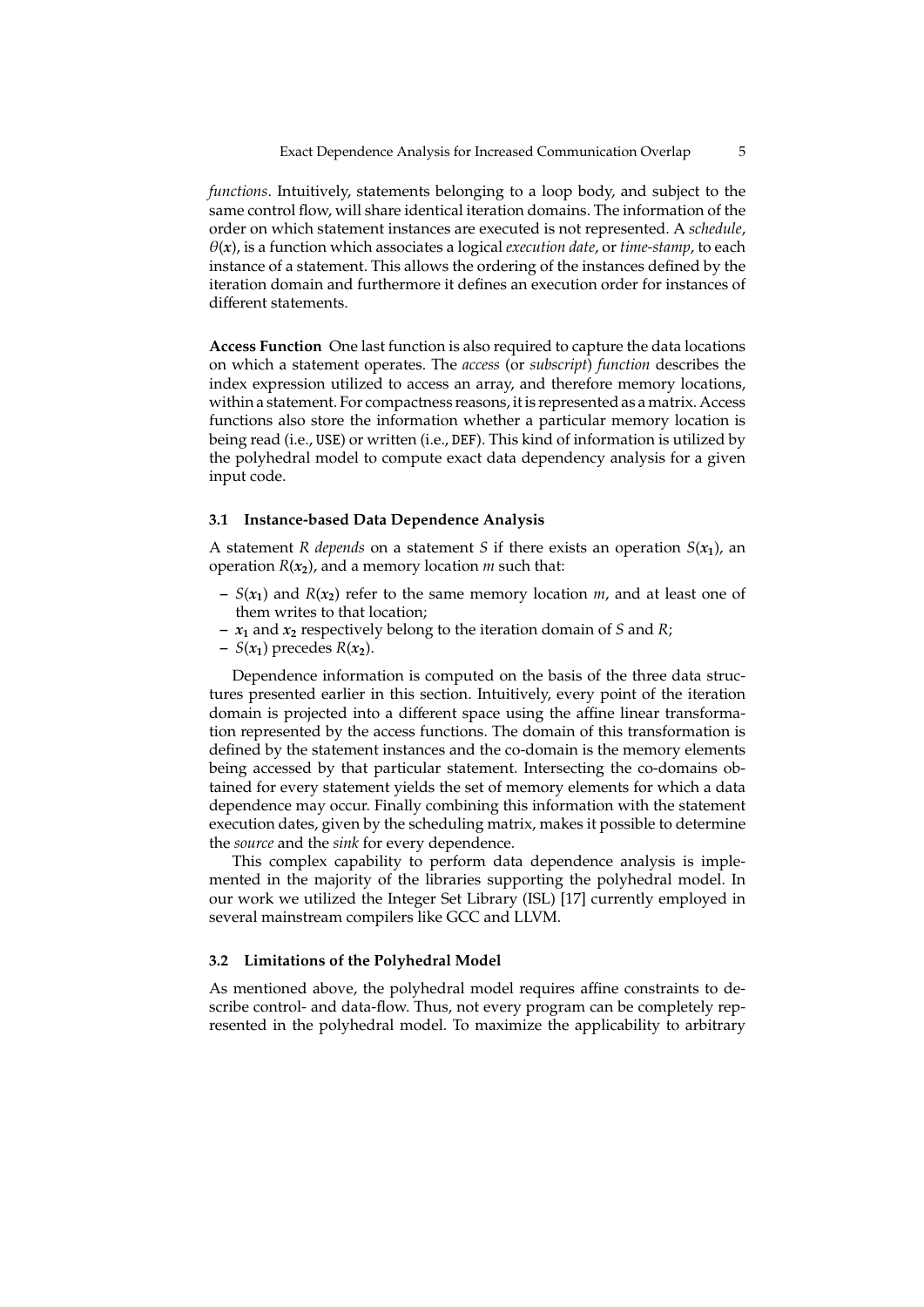6 S. Pellegrini, T. Hoefler, T. Fahringer

programs, the program is typically split into *Static Control Parts* (SCoPs) that are defined to be the maximal set of consecutive instructions such that: loop bounds, conditionals, and subscript expression are all affine functions of the surrounding loop iterators and global variables; loop iterators and global variables cannot be modified [1]. Girbal et al. demonstrated that SCoPs capture a large portion of the computation time in scientific applications [8].

## **3.3 Integration of MPI Semantics**

Another limitation of a SCoP is the absence of any function or library call. However, if the body of the invoked function is available at compile time, *inlining* can be used to increase the size of the SCoP. This technique is applicable only if the function is not recursive and it has a single-entry and single-exit point. In order to overcome the problem with library routines, for which the source code is not available at compile time, our compiler pre-processes the input program and replaces MPI communication routines with semantically equivalent loop statements. Indeed our prototype deals with MPI Send and MPI Recv statements using plain datatypes for now. Under these circumstances, a send(&buff[offset], size) operation is semantically equivalent to a for loop *reading*, i.e., USE, elements buff[i] ∀ *i* ∈ [*o f f set*, *o f f set* + *size*). Similarly, a receive(&buff[offset], size) operation will be replaced by a loop *writing*, i.e., DEF, the same range of array elements. In this form, programs containing MPI routines can be handled by the polyhedral model and existing analysis and transformation tools can be utilized. While this transformation is sound for most MPI codes, it neglects the message tag and the communicator. To maintain the original relative ordering, additional data dependencies must be introduced between the generated loops for communication routines to enforce MPI's matching rules. Determining the value of the message tag at a specific program point requires, in the general case, dataflow analysis reaching beyond the SCoP boundaries (e.g. *aliasing* detection).

### **4 Implementation and Evaluation**

In this section we propose a compiler transformation which based on the result of the instance based data dependence analysis obtained by the polyhedral model, maximize the communication/computation overlap by accordingly transforming the input program.

### **4.1 Implementation**

The entire approach is implemented in the *Insieme Compiler and Runtime* infrastructure [5]. The *Insieme* project aims to provide an easy to use, powerful framework for source-to-source transformations and program analysis for heterogeneous multi-core parallel computers. It consists primarily of two components: the *Insieme Compiler* and the *Insieme Runtime System*. The *Insieme Compiler*,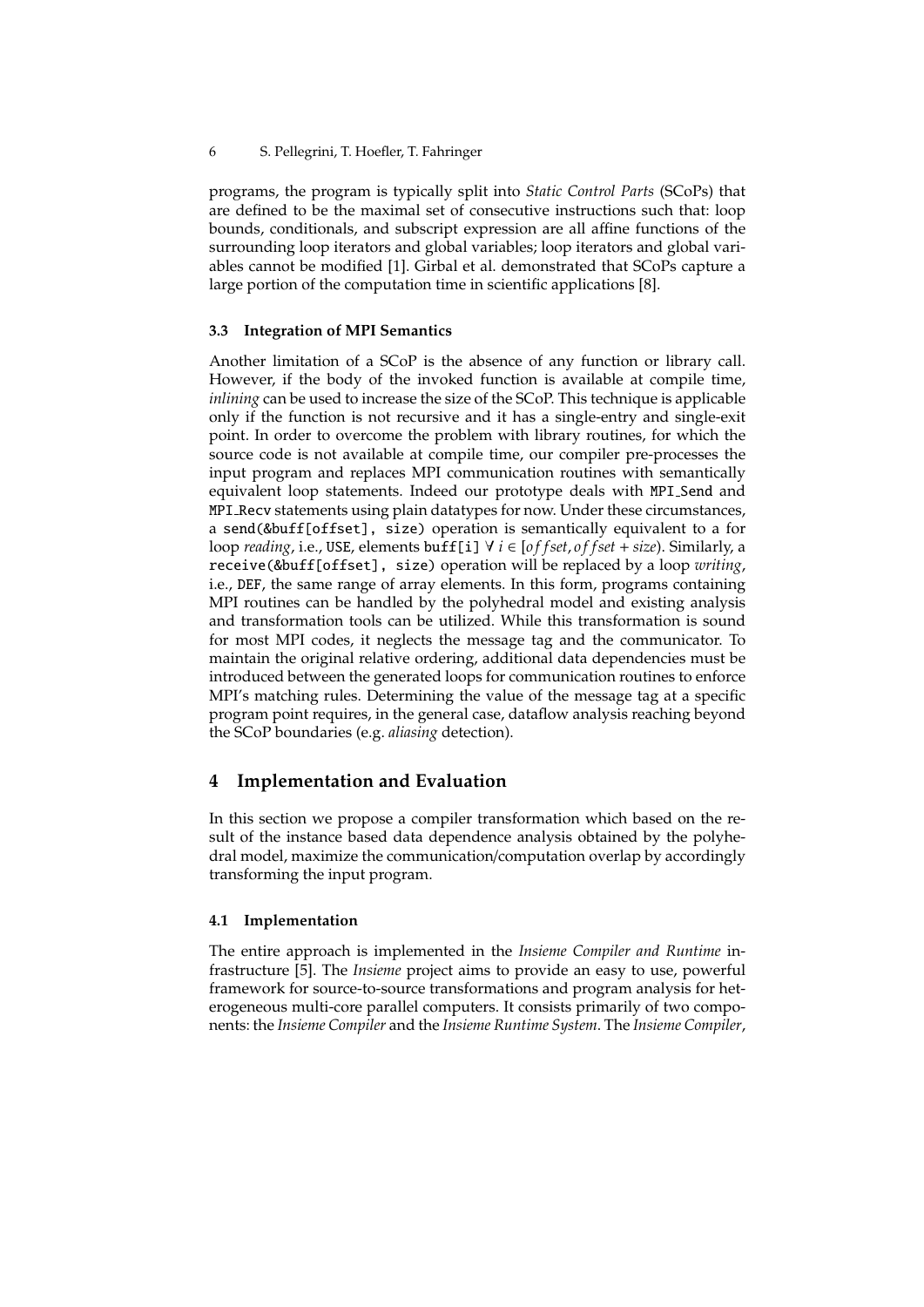**Algorithm 1** Transformation flow for maximizing communication/computation overlap

```
1: Input: P = Syntax Tree of the input program; MOD = modified AST
2: Output: T = Syntax Tree of the transformed program
3: T = P4: repeat
5: MOD = false; G = extractDDG(T)<br>6: for all dep \in G do
6: for all dep \in G do<br>7: if dist(dep) is 0
            7: if dist(dep) is 0 && src(dep) is MPI routine && sink(dep) is loop body && dep applies to a subset of the
            instances then
8: T = applyLoopFission(T,sink(dep), findCut(dep)); MOD = true
9: end if
         end for
11: until MOD is f alse
12: for all dep \in G do<br>13: if dist(den) is 0
13: if dist(dep) is 0 && src(dep) is MPI routine && sink(dep) is loop body then
14: \{COMM \sim \text{STMT}, \text{WAIT} \sim \text{STMT}\} = to Asynchronous(\text{src}(\text{dep}))<br>15: T = removeStmt(T, \text{src}(\text{dep}))15: T = removeStrnt(T, src(dep))<br>16: T = moveToEarliestSchedule16: T = moveToEarliestSchedule(T, COMM.STMT)<br>17: T = moveToLatestSchedule(T, {WAIT.STMT,sir}17: T = moveToLatestSchedule(T, {WAIT STMT,sink(dep)})
         18: end if
19: end for
```
on which our work relies, fully integrates the polyhedral model analysis and transformations and provides a foundation for source-to-source program optimization. Its architecture is designed to support the processing of hybrid input codes that can include MPI, OpenMP and OpenCL written in C/C++.

**Normal Form** Before applying any transformation, the input code is preprocessed into a normal form. In this, an MPI program only contains MPI Send and MPI Recv statements so that successive steps of the analysis process are simplified. It is worth noting that the normalized program could have different buffering requirements and therefore may lead to deadlocks if executed. However, the program is kept in this normalized form only for the sake of performing static analysis. The shape of an MPI program in normal form is described by the following rules:

- **–** Non-blocking point-to-point operations are rewritten to use the corresponding blocking version. This is obtained by replacing every asynchronous routine with the synchronous counterpart and by removing every MPI Wait statement in the input code.
- **–** MPI Sendrecv operations are split into the corresponding MPI Send and MPI\_Recv operations.
- **–** MPI Ssend, MPI Rsend or MPI Bsend are rewritten to plain MPI Send.

**Handling of MPI Routine Semantics** Once the program is in normal form, we replace MPI statements with their semantically equivalent loops as described in Section 3.3. From this representation of the input program (which does not contain MPI statements anymore), we proceed with the extraction of the SCoP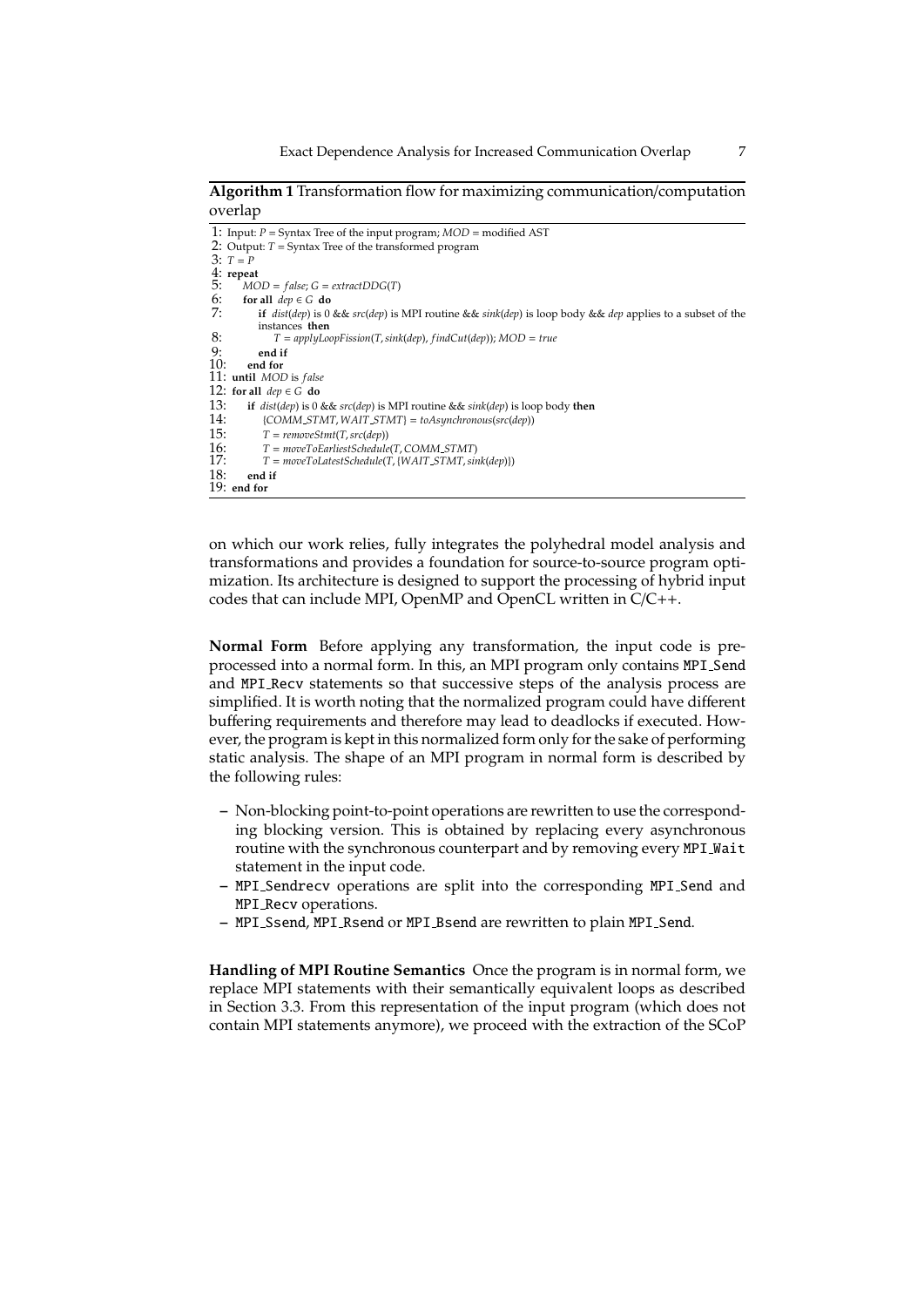```
1 \vert for(unsigned iter=0; iter <NUM_ITERS; iter ++) {<br>2 \vert MPI_Request __req0, __req1;
  2 MPI_Request __req0, __req1;<br>3 MPI_Irecv(&A[0][0],COLS,MPI<br>4 MPI_Irecv(&A[ROWS-1][0],COL
            3 MPI_Irecv (&A[0][0] , COLS ,MPI_DOUBLE ,bottom ,0,com ,& __req0);
  \begin{array}{c|c} 4 & \text{MPI\_Treev (&A[RONS -1][0], COLS, MPI\_DOUBLE, top, 1, com, & _{seq1}); \end{array}<br>
\begin{array}{c} \text{MPI\_Send(&A[1][0], COLS, MPI\_DOUBLE, bottom, 1, com);} \end{array}5 MPI_Send (&A[1][0], COLS, MPI_DOUBLE, bottom, 1, com);<br>6 MPI_Send (&A[ROWS-2][0], COLS, MPI_DOUBLE, top, 0, com<br>7 // stencil loop after fission
            MPI_Send (&A[ROWS-2][0], COLS, MPI_DOUBLE, top, 0, com);
  7 // stencil loop after fission<br>8 for (unsigned i = 2; i < R0WS-2;<br>9 for (unsigned j = 1; i < Q0LS-
  8 \mid for(unsigned i = 2; i<ROWS-2; ++i)
  9 \mid for(unsigned j = 1; j<COLS-1; ++j)
10 \begin{array}{c} \text{tmp}[i][j] = A[i][j] + 1/4*(A[i+1][j]+A[i-1][j]+A[i][j-1]+A[i][j+1]); \\ \text{MPI_Wait(&\_req0, \text{MPI\_SATUS\_IGNORE}); \end{array}11 MPI_Wait (&__req0, MPI_STATUS_IGNORE);<br>12 // first iteration of stencil
12 // first iteration of stencil<br>13 for (unsigned j = 1; j < COLS-1;
13 for(unsigned j = 1; j < CDLS - 1; ++j)<br>14 tmp[1][i] = A[1][i] + 1/4*(A[2])14 \text{tmp}[1][j] = A[1][j] + 1/4*(A[2][j]+A[0][j]+A[1][j-1]+A[1][j+1]);<br>15 \text{MPI\_Wait}(\& \_\text{req1}, \text{MPI\_STATUS\_IGNORE});15 MPI_Wait (\&_req1, MPI_STATUS_IGNORE);<br>16 // last iteration of stencil loop<br>17 for (unsigned j = 1; j<COLS-1; ++j)
             // last iteration of stencil loop
17 | for(unsigned j = 1; j < COLS - 1; ++j)<br>18 | tmp[ROWS-2][j] = A[ROWS-2][j]
18 \mu tmp[ROWS-2][j] = A[ROWS-2][j] + 1/4*(A[ROWS-1][j]+<br>19 AFROWS-31[j]+A[ROWS-2][j-1]+A[ROWS-2][j+1]
19 A[ROWS-3][j]+A[ROWS-2][j-1]+A[ROWS-2][j+1]);<br>20 double** ttemp=A: A=tmp: tmp=ttemp: // swap arrays
        double** ttemp=A; A=tmp; tmp=ttemp; // swap arrays
\overline{21}
```
**Listing 1.2.** 5-points stencil code after code optimization

and the dependence polyhedron associated to it. In doing so we keep a link to the communication statement being replaced internally.

**Code transformation** Once the instance-based DDG is generated, we apply a sequence of transformations as described in Algorithm 1. The idea is to iterate through all the non loop-carried dependencies which have an MPI communication statement as the source and a loop body as sink. If the dependence applies to a subset of the instances of the sink then we split the loop, applying the loop fission transformation [10], at the range provided by the dependence analysis. In this way the iterations which are dependent on the MPI communication statement are isolated into a new loop statement. Notice that fission is possible as long as there are no dependencies in the loop body that conflict with the transformation being applied. The transformation framework in the Insieme Compiler implements a pre-condition analysis which determine whether a transformation can be safely applied.

The procedure repeats until a fix-point is reached where every dependence in the DDG applies to all the instances of the source and sink statement. The next step is to consider all dependencies between communication statements and computational loops based on the transformed code. For each of them, the source of the dependence – the communication statement – is removed from the code and the corresponding asynchronous version of the routine is scheduled in its earliest position (which is determined by constraints in the DDG). Listing 1.2 shows the transformed stencil code from Listing 1.1. The receive is scheduled at the beginning of the loop body as shown in lines 3 and 4. The loop depending on the communication statement, i.e., the sink, is scheduled lazily prepending to it an MPI Wait operation placed to preserve the semantics of the program, lines 11 – 19 of Listing 1.2. The remaining non-dependent loop iterations will be, by the end of the transformation, confined between the issuing of the asynchronous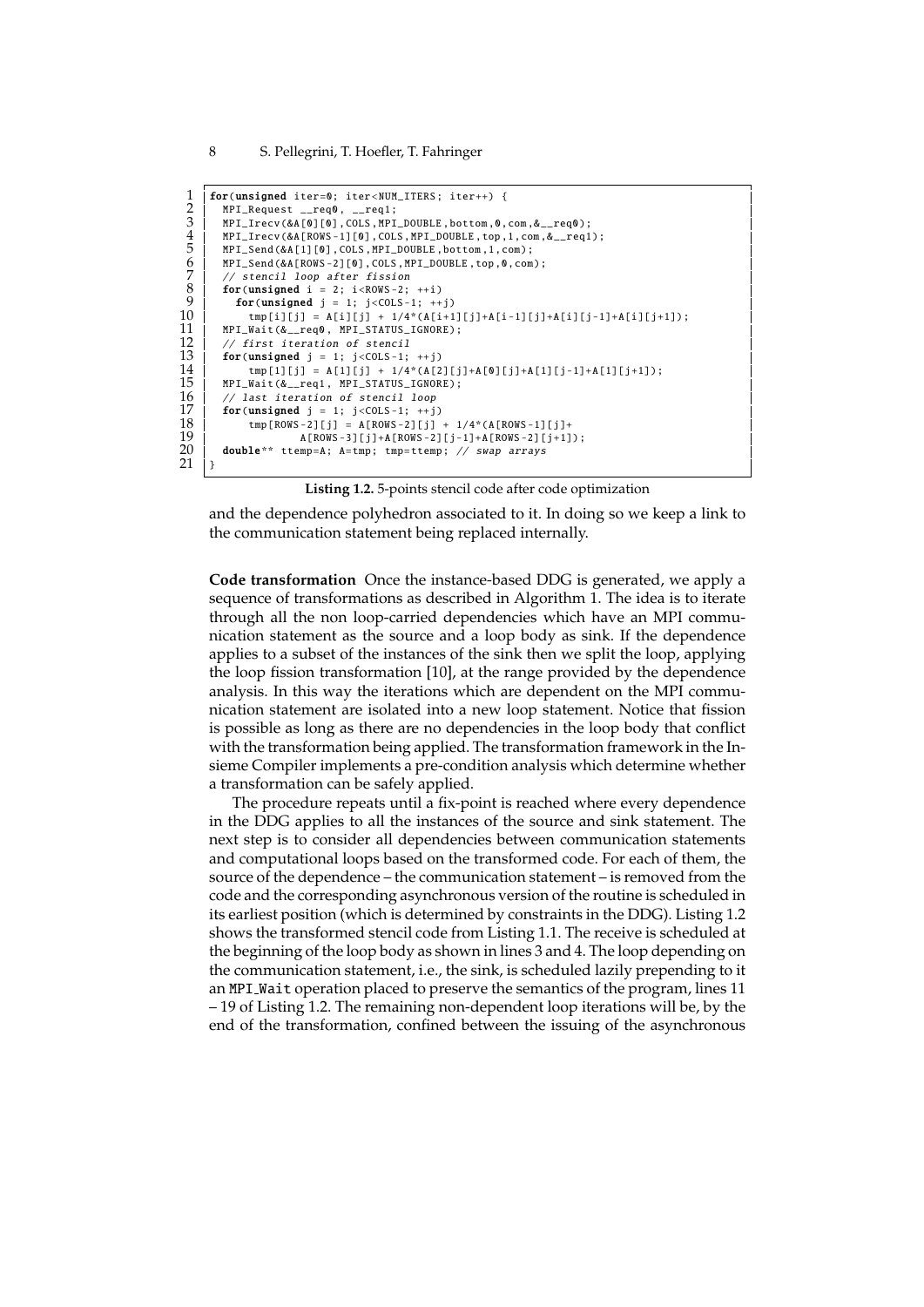| VSC <sub>2</sub> |             |             |                         | LEO3       |             |             |                         |
|------------------|-------------|-------------|-------------------------|------------|-------------|-------------|-------------------------|
| $#$ of MPI       | Original    |             | Transformed Improvement | $#$ of MPI | Original    |             | Transformed Improvement |
|                  | (in msecs.) | (in msecs.) | (in %)                  |            | (in msecs.) | (in msecs.) | (in %)                  |
| 16               | 219         | 218         | 0.3                     | 12         | 264.9       | 264.5       | 0.09                    |
| 32               | 89.7        | 89.0        | 0.8                     | 24         | 118.7       | 118.9       | $-0.01$                 |
| 64               | 35.1        | 32.0        | 9.5                     | 48         | 37.4        | 37.0        | 0.9                     |
| 128              | 20.1        | 17.9        | 12.6                    | 96         | 21.0        | 20.2        | 4.0                     |
| 256              | 13.1        | 11.5        | 13.5                    | 192        | 11.3        | 9.8         | 15.3                    |
| 512              | 12.0        | 9.3         | 27.9                    | 384        | 7.6         | 6.4         | 19.1                    |

**Table 1.** Evaluation of the transformed code on the VSC2 and LEO3 cluster, fixed problem size of  $4Kx4K$  and NUM\_ITERS=10

communication operations and the consumption of the received data (lines 8–10). Therefore maximizing the overlap window.

The transformation can be easily extended to take into account loop-carried dependencies, in that case the distance of the data dependence, *d*, defines the number of loop cycles which can be executed between the source and the sink of the dependence. This can be handled by automatically allocating an array of *d* requests objects for each communication routine where the MPI Wait statement of a request generated by a communication statement at iteration *i* happens at iteration *i*+*d*. This transformation, also known as *software pipelining* [10], requires additional control code, therefore overhead, to be inserted by the compiler to correctly fill and unload the pipeline. A compiler can employ static heuristics in order to determine when software pipelining is beneficial for a given input code.

#### **4.2 Evaluation**

We tested the transformed 5-point stencil code, depicted in Listing 1.2, on two production clusters and compared its execution time with the original code shown in Listing 1.1. The (*i*) Vienna Supercomputing Cluster 2 (VSC2) is a HPC system which consists of 1,314 nodes, with 2 AMD 8-cores Opteron 6132 HE processors each; the (*ii*) LEO3 cluster which consists of 162 compute nodes, with 2 Intel 6-cores Xeon X5650 CPUs. Both clusters use InfiniBand 4x QDR high speed interconnect.

The code has been executed keeping the problem size constant, 4K by 4K elements, and varying the number of MPI processes, results for both architectures are shown in Table 1. We see that, as expected, the transformed code has overall a better performance. Additionally, the improvement increases with the number of cores since the smaller problem slice assigned to each processor is, the more dominant the communication overhead becomes. Since our transformation aims at hiding communication costs, its benefit grows as the computation/communication ratio diminishes.

### **5 Conclusions and Outlook**

In this paper we showed a compiler optimization which leverages instancebased data dependence analysis, based on the polyhedral model, to isolate loop iterations which are dependent on MPI communication statements. Consecutive proper rescheduling of statements allows the communication/computation overlap to be maximized.